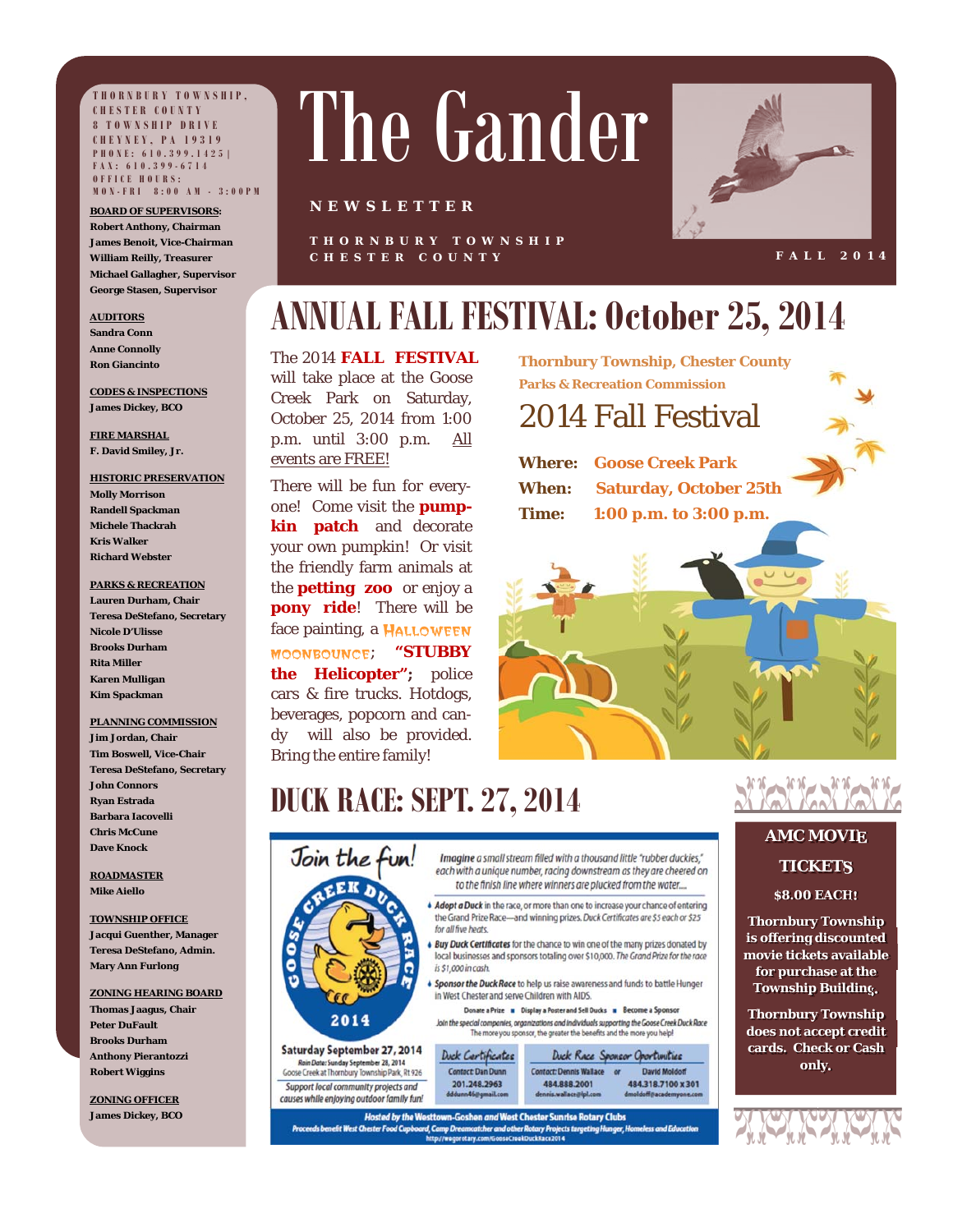**PAGE 2** 



# Fire Prevention Week: Smoke Detectors

 It's Fire Prevention Week—help us sound the alarm that working smoke alarms save lives!

 Did you know that many people don't test their smoke alarms as often as they should? When there is a fire, smoke spreads fast. You need working smoke alarms to give you time to get out.

 Smoke alarms that are properly installed and maintained play a vital role in reducing fire deaths and injuries. Almost two-thirds of home fire deaths resulted from fires in homes with no smoke alarms or no working smoke alarms.

 **Here's what you need to know:** 

1) Install smoke alarms in every bedroom,

outside each sleeping area and on every level of your home;

- 2) Test your smoke alarms every month;
- 3) When a smoke alarm sounds, get outside and stay outside; and
- 4) Replace all smoke alarms in your home every 10 years.

 For more information go to: **www.nfpa.org/ safety-information/ fire-preventionweek.** 



## **MEETING SCHEDULE**

 Township Building unless All meetings are held at the otherwise stated:

**Board of Supervisors Work Session** is held on the first Tuesday of the month @6:30 p.m.

**Board of Supervisors Meeting** is held on the third Tuesday of the month @7:00 p.m.

**Historic Preservation Committee** meetings are held on the second Wednesday of the month @7:30 p.m.

**Parks & Recreation C o m mittee** meetings are held on the first Thursday of the month @7:00 p.m.

**Planning Commission**  meetings are held on the first Monday of the month @7:00 p.m.

**Zoning Hearing Board** meets on an as needed basis.

# What Is The Value of Open Space?

How did you come to be a<br>resident of Thornbury Thornbury Township, Chester County? What drove your decision to come here and why do you remain?

 The choices that we make about where to live are driven by many factors – jobs and schools among them. But in a recent economic development survey, a cross -section of Chester County residents were asked what qualities of Chester County they value most. The most resounding and oft-repeated answer was Open Space. Our responding citizens put their finger on the most compelling and distinguishing feature of our county – its beauty, its scenery, its parks, its farms, and its rural character – in short, its open spaces.

 Chester County citizens have always demonstrated a strong land ethic. After all, agriculture has long dominated our local economy and continues to be one of our leading industries. But Chester County has also

prioritized the protection of natural lands for the myriad of benefits – filtering our water, controlling flooding, cleansing our air and providing habitat for the diverse array of birds, plants and animals with which we share our home.

 Recreational opportunities also feature prominently in the amazing benefits that open spaces provide. Chester County has thousands of acres of parks and nature preserves, as well as a growing network of trails available – for hiking, biking, playing and just getting out- of- doors.

 Clearly, open spaces are more than just pretty places. And, they not only enhance our quality of life, they benefit our bottom line. Homes closer to open space enjoy a significant increase in property value, according to a report by the Delaware Valley Regional Planning Commission (DVRPC) -- and the closer to parks, trails and scenic areas, the higher a house's value. On average,

**all** of the homes in our region are worth \$10,000 more because of access to open space. Couple those economic benefits with the cost savings provided by natural systems, the health benefits of outdoor recreation, and the jobs and economic activity generated by farmland and tourism, and you have an economic driver contributing billions of dollars to the regional economy.

 Chester County's heritage also celebrates its history and cultural assets as well – another area where open space plays an important role. A historic house or barn needs to retain its setting to truly capture the sense of historic events and persons. Thornbury Township's newest park, The Squire Cheyney Farm Park, will provide that context for the homestead of one of Thornbury's most distinguished citizens.

Article by: Molly Morrison, Historic Preservation Commission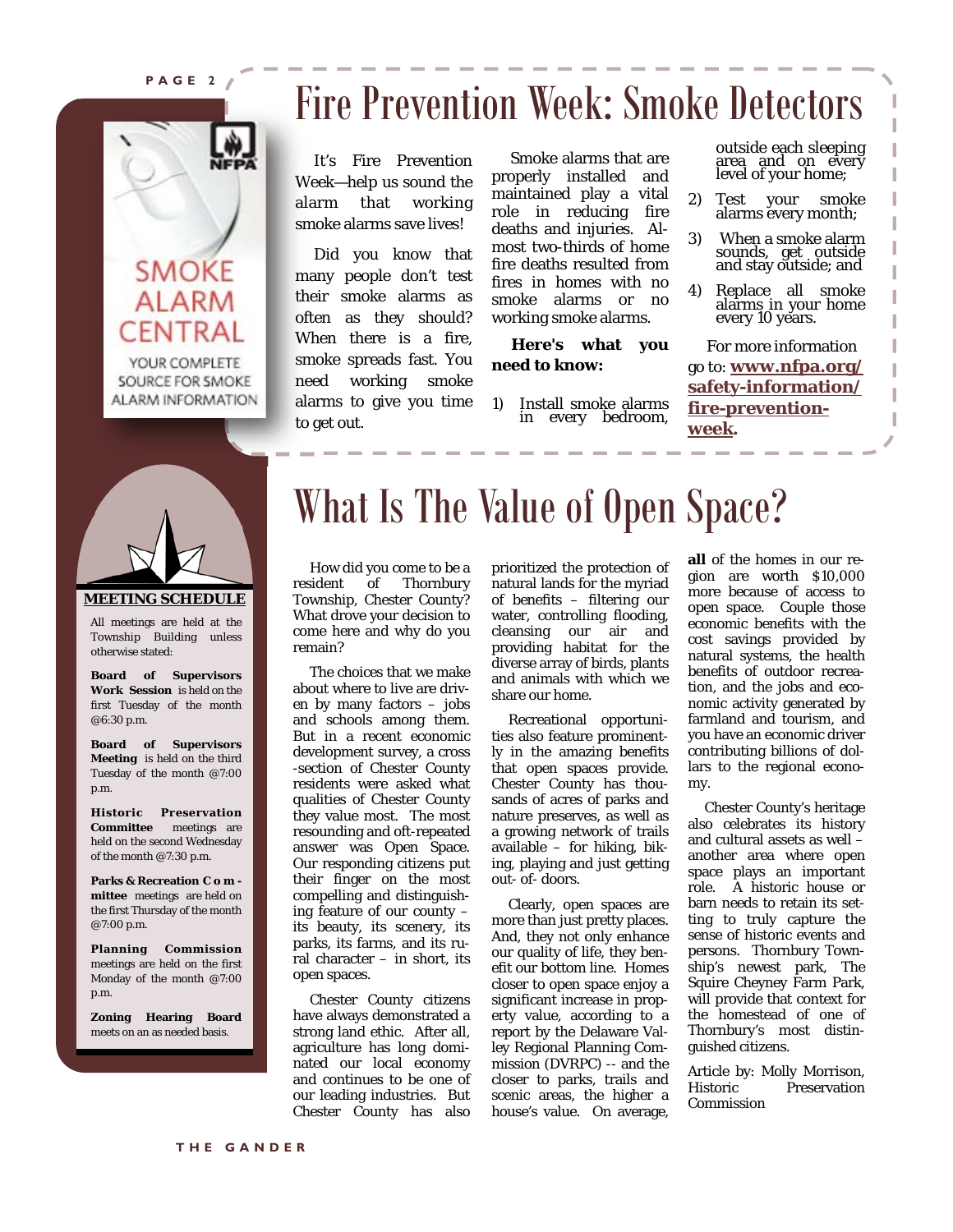**NEWSLETTER** 



 Greetings Thornbury Residents! Fall has arrived and Halloween is just around the corner. Parents, please make sure you check the Halloween candy before allowing your children to eat it. Also, I want to remind parents to make certain that your little ghouls and goblins are accompanied by a responsible person while Trick-or-Treating!

 The 2014 Road Project on Deer Point Road and William Penn Blvd. is now complete. Work on the Squire Cheyney Farm Park walking trail will be completed by late fall.

We are currently working on

the 2015 Budget. Thornbury Township is sponsoring a Logo contest for the design of the Township Logo. For information on requirements or how to enter go to www.thornburytwp.com.

 Looking ahead, the Township will launch its newly designed website later this year.

 On **Nov. 2, 2014** daylight savings time ends. Please remember to turn your clocks back one hour. **November 4, 2014** is Election Day. Please remember to vote!

Have a safe and

HAPPY





Jacqui Guenther, Manager

## **MS4 TIP: POOL WATER**

Chlorinated water discharged to surface waters has an adverse effect on local water quality. Swimming pools are a major



source of chlorinated water discharged into sanitary and storm sewer systems. An average swimming pool holds 19,000 gallons of highly chlorinated water, which is toxic to wildlife and fish. Instead of discharging pool water to the storm sewer system or directly into a water body, residents should investigate alternative discharge options such as discharging the chlorinated water to land where it will not drain to local surface waters or de-chlorinate the water before draining the pool.

# WEGO POLICE REPORT PHONE SCAM

**"GRANNY SCAM":** Victim is contacted via email or telephone call by a subject claiming to be a friend or relative. Most frequently, it is a person claiming to be the grandchild of the victim (thus the name "Granny Scam"). The caller claims that they have an emergency and asks the victim to send money immediately. Frequently the caller will claim that they have been involved in a serious crash or have been arrested and need money to keep from being taken to jail. Most recently, the caller has been claiming to be a police officer who has arrested the friend/relative and will send them to jail unless the victim posts bail. Once again, the victim is requested to go the nearest store (Walmart, Rite Aid) and purchase Green Dot Money Cards. When the cards are purchased, the person is requested to provide the numbers from the backs of the cards (enabling them to retrieve the money electronically). For more information visit **www.thornburytwp.org.** 

# TRAIN RIDE WITH SANTA



All aboard the Thornbury Township Santa Express! **Free to Thornbury Township residents**. The train will depart from the Westtown Train Station located at the Town Center on Street Road (Rt. 926) on Sunday, December 7, 2014. The train leaves promptly

at 5:00 p.m. Please arrive by 4:30. Children will get to visit with Santa. Cookies and hot chocolate will be served. Gift bags will be provided to all children. This event is sponsored by the Parks and Recreation Board.



Locations In PA & NJ<br>Call 1-877-MALVERN for NAEYC accredited schools naeyc